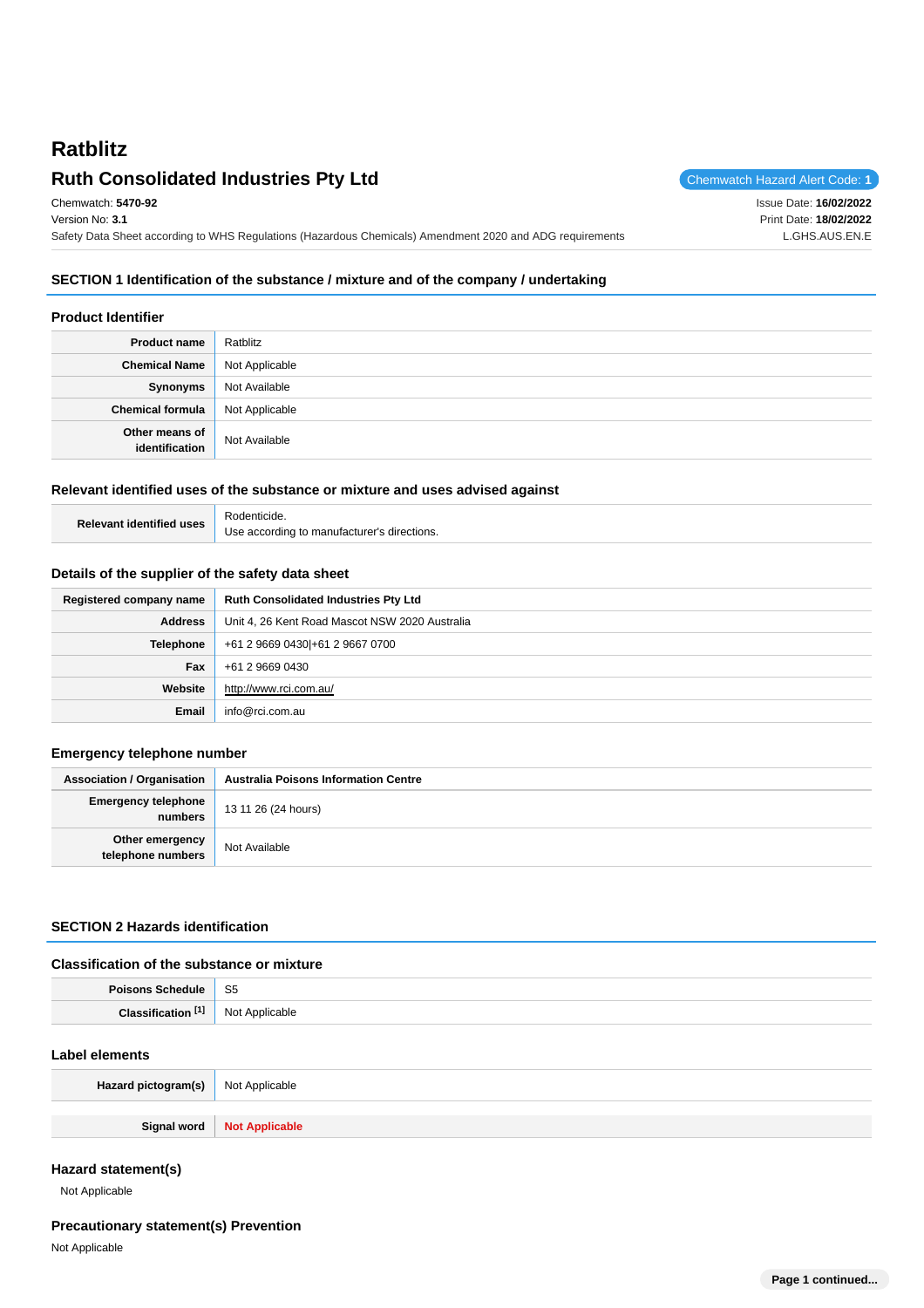### **Ratblitz**

### **Precautionary statement(s) Response**

Not Applicable

### **Precautionary statement(s) Storage**

Not Applicable

### **Precautionary statement(s) Disposal**

Not Applicable

# **SECTION 3 Composition / information on ingredients**

#### **Substances**

See section below for composition of Mixtures

#### **Mixtures**

| <b>CAS No</b>                                                                                                                                                                                             | %[weight] | <b>Name</b>                                |
|-----------------------------------------------------------------------------------------------------------------------------------------------------------------------------------------------------------|-----------|--------------------------------------------|
| 81-81-2                                                                                                                                                                                                   | 0.025     | warfarin                                   |
| Not Available                                                                                                                                                                                             | 99        | Ingredients determined not to be hazardous |
| 1. Classified by Chemwatch; 2. Classification drawn from HCIS; 3. Classification drawn from Regulation (EU) No 1272/2008 -<br>Leaend:<br>Annex VI; 4. Classification drawn from C&L * EU IOELVs available |           |                                            |

#### **SECTION 4 First aid measures**

#### **Description of first aid measures**

| <b>Eye Contact</b>  | If this product comes in contact with the eyes:<br>* Wash out immediately with fresh running water.<br>Ensure complete irrigation of the eye by keeping eyelids apart and away from eye and moving the eyelids by occasionally<br>lifting the upper and lower lids.<br>Seek medical attention without delay; if pain persists or recurs seek medical attention.<br>Removal of contact lenses after an eye injury should only be undertaken by skilled personnel.                                                                                                                                                                                                                                                                                                             |
|---------------------|------------------------------------------------------------------------------------------------------------------------------------------------------------------------------------------------------------------------------------------------------------------------------------------------------------------------------------------------------------------------------------------------------------------------------------------------------------------------------------------------------------------------------------------------------------------------------------------------------------------------------------------------------------------------------------------------------------------------------------------------------------------------------|
| <b>Skin Contact</b> | If skin contact occurs:<br>Immediately remove all contaminated clothing, including footwear.<br>Flush skin and hair with running water (and soap if available).<br>Seek medical attention in event of irritation.                                                                                                                                                                                                                                                                                                                                                                                                                                                                                                                                                            |
| Inhalation          | If fumes, aerosols or combustion products are inhaled remove from contaminated area.<br>• Other measures are usually unnecessary.                                                                                                                                                                                                                                                                                                                                                                                                                                                                                                                                                                                                                                            |
| Ingestion           | FIF SWALLOWED, REFER FOR MEDICAL ATTENTION, WHERE POSSIBLE, WITHOUT DELAY.<br>For advice, contact a Poisons Information Centre or a doctor.<br>Urgent hospital treatment is likely to be needed.<br>In the mean time, qualified first-aid personnel should treat the patient following observation and employing supportive<br>measures as indicated by the patient's condition.<br>If the services of a medical officer or medical doctor are readily available, the patient should be placed in his/her care and a<br>copy of the SDS should be provided. Further action will be the responsibility of the medical specialist.<br>If medical attention is not available on the worksite or surroundings send the patient to a hospital together with a copy of the<br>SDS. |
|                     | Where medical attention is not immediately available or where the patient is more than 15 minutes from a hospital or<br>unless instructed otherwise:<br>INDUCE vomiting with fingers down the back of the throat, ONLY IF CONSCIOUS. Lean patient forward or place on left side<br>(head-down position, if possible) to maintain open airway and prevent aspiration.<br><b>NOTE:</b> Wear a protective glove when inducing vomiting by mechanical means.                                                                                                                                                                                                                                                                                                                     |

### **Indication of any immediate medical attention and special treatment needed**

Acute clinical effects depend on the site of haemorrhage and include haemoptysis, haematuria, gastrointestinal bleeding, abdominal or back pain (retroperitoneal haemorrhage), haemarthrosis, epistaxis and bleeding gums, cerebrovascular accidents (with occasional paralysis) and multiple ecchymoses and/or haematomata especially of the elbows, knees and buttocks.

- Activated charcoal or cathartics are usually all that is needed in accidental ingestion of coumarin-based rodenticides. Ipecac is indicated within 2-3 hours of exposure if more than 0.25 mg/kg of warfarin or any superwarfarin compound is ingested.
- The decision to admit is based on an initial prolongation of the prothrombin time or massive overdose.
- Antidotes for serious ingestions are Vitamin K1 (Mephyton, Phytomenadion, Koakian) (10-25 mg orally for adults; 5-10 mg orally for children) and Aqua Mephyton (5-10 mg intramuscularly for adults; 1-5 mg intramuscularly for children). Only in victims who are bleeding severely or otherwise in severe distress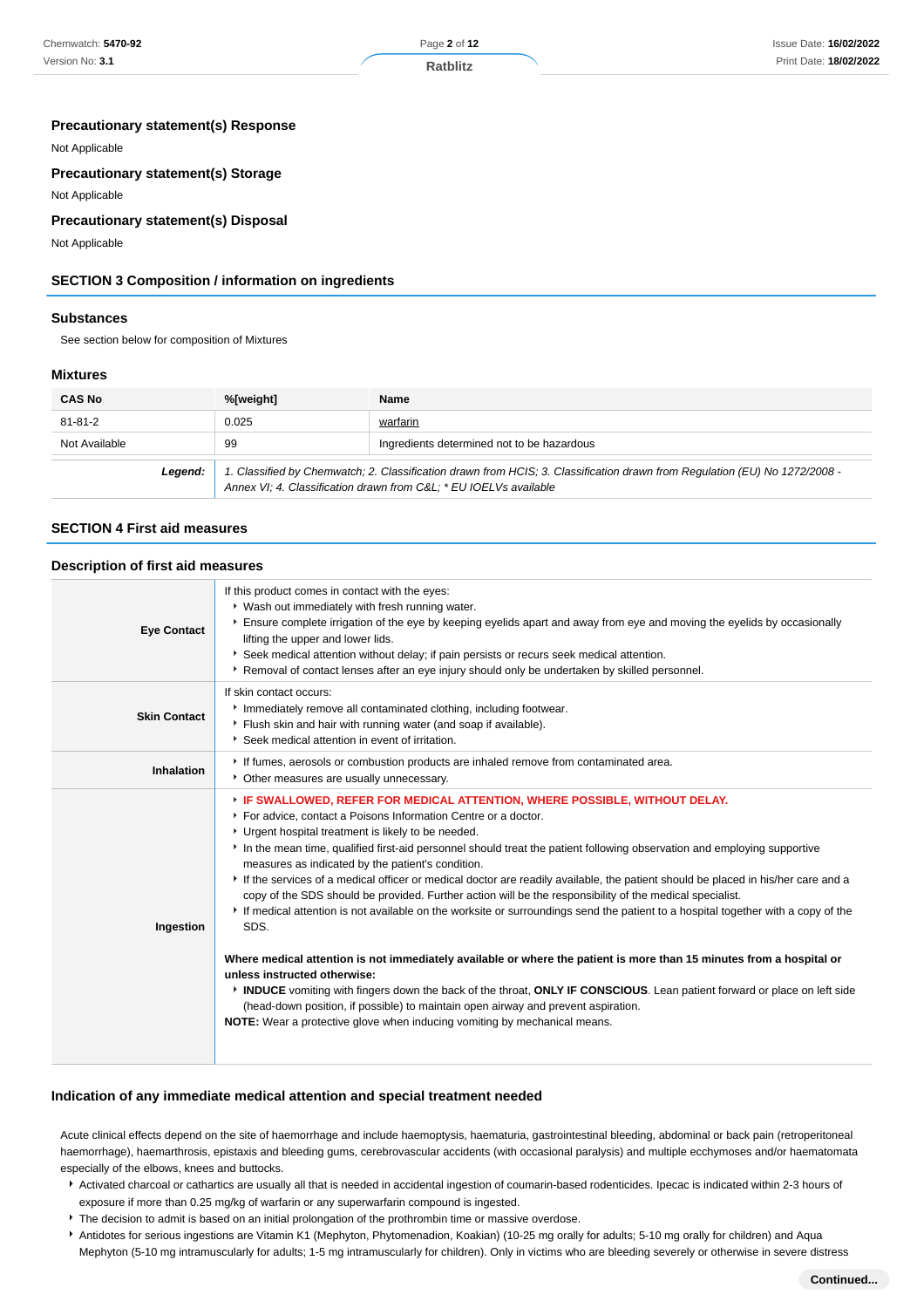should the drug be given intravenously and then at a rate no faster than 1 mg/min.

Vitamin K3 (menadione) and K4 (menadiol) are not effective antidotes.

**CAUTION:** Large doses of vitamin K in premature or neonatal infants have produced haemolytic anaemia, Heinz Body formation, jaundice and kernicterus.

Superwarfarin overdose requires large doses of Vitamin K1 (40 mg/kg), constant monitoring and prolonged observation until the prothrombin time returns to normal after cessation of Vitamin K1 therapy.

- **Fresh-frozen plasma and fresh blood (to supply accessory coagulation factors) may be needed for acute bleeding.**
- \* Cholestyramine 4 gm, three times daily for ten days can decrease plasma half-life by preventing enterohepatic recycling. [ELLENHORN BARCELOUX: Medical Toxicology] [GOSSELIN, SMITH HODGE: Clinical Toxicology of Commercial Products]

### **SECTION 5 Firefighting measures**

#### **Extinguishing media**

There is no restriction on the type of extinguisher which may be used.

Use extinguishing media suitable for surrounding area.

#### **Special hazards arising from the substrate or mixture**

| <b>Fire Incompatibility</b> | Avoid contamination with oxidising agents i.e. nitrates, oxidising acids, chlorine bleaches, pool chlorine etc. as ignition may |
|-----------------------------|---------------------------------------------------------------------------------------------------------------------------------|
|                             | result                                                                                                                          |

#### **Advice for firefighters**

| <b>Fire Fighting</b>         | Alert Fire Brigade and tell them location and nature of hazard.<br>• Wear breathing apparatus plus protective gloves in the event of a fire.<br>Prevent, by any means available, spillage from entering drains or water courses.<br>• Use fire fighting procedures suitable for surrounding area.<br>DO NOT approach containers suspected to be hot.<br>Cool fire exposed containers with water spray from a protected location.<br>If safe to do so, remove containers from path of fire.<br>Equipment should be thoroughly decontaminated after use.                                                                                                                                                                                                                                                                                                                                                                                                                                                                                                                                                                                                                                                                                                                                                                                                                                                                                                                                                                                                                                                                                                                                                                                                                                                                                                                                                                                                                              |
|------------------------------|-------------------------------------------------------------------------------------------------------------------------------------------------------------------------------------------------------------------------------------------------------------------------------------------------------------------------------------------------------------------------------------------------------------------------------------------------------------------------------------------------------------------------------------------------------------------------------------------------------------------------------------------------------------------------------------------------------------------------------------------------------------------------------------------------------------------------------------------------------------------------------------------------------------------------------------------------------------------------------------------------------------------------------------------------------------------------------------------------------------------------------------------------------------------------------------------------------------------------------------------------------------------------------------------------------------------------------------------------------------------------------------------------------------------------------------------------------------------------------------------------------------------------------------------------------------------------------------------------------------------------------------------------------------------------------------------------------------------------------------------------------------------------------------------------------------------------------------------------------------------------------------------------------------------------------------------------------------------------------------|
| <b>Fire/Explosion Hazard</b> | Solid which exhibits difficult combustion or is difficult to ignite.<br>Avoid generating dust, particularly clouds of dust in a confined or unventilated space as dusts may form an explosive mixture<br>with air, and any source of ignition, i.e. flame or spark, will cause fire or explosion.<br>> Dust clouds generated by the fine grinding of the solid are a particular hazard; accumulations of fine dust (420 micron or less)<br>may burn rapidly and fiercely if ignited; once initiated larger particles up to 1400 microns diameter will contribute to the<br>propagation of an explosion.<br>A dust explosion may release large quantities of gaseous products; this in turn creates a subsequent pressure rise of<br>explosive force capable of damaging plant and buildings and injuring people.<br>Usually the initial or primary explosion takes place in a confined space such as plant or machinery, and can be of sufficient<br>force to damage or rupture the plant. If the shock wave from the primary explosion enters the surrounding area, it will disturb<br>any settled dust layers, forming a second dust cloud, and often initiate a much larger secondary explosion. All large scale<br>explosions have resulted from chain reactions of this type.<br>▶ Dry dust can also be charged electrostatically by turbulence, pneumatic transport, pouring, in exhaust ducts and during<br>transport.<br>• Build-up of electrostatic charge may be prevented by bonding and grounding.<br>▶ Powder handling equipment such as dust collectors, dryers and mills may require additional protection measures such as<br>explosion venting.<br>All movable parts coming in contact with this material should have a speed of less than 1-metre/sec.<br>Combustion products include:<br>carbon monoxide (CO)<br>carbon dioxide (CO2)<br>other pyrolysis products typical of burning organic material.<br>May emit poisonous fumes.<br>May emit corrosive fumes. |
| <b>HAZCHEM</b>               | Not Applicable                                                                                                                                                                                                                                                                                                                                                                                                                                                                                                                                                                                                                                                                                                                                                                                                                                                                                                                                                                                                                                                                                                                                                                                                                                                                                                                                                                                                                                                                                                                                                                                                                                                                                                                                                                                                                                                                                                                                                                      |

# **SECTION 6 Accidental release measures**

#### **Personal precautions, protective equipment and emergency procedures**

See section 8

#### **Environmental precautions**

See section 12

### **Methods and material for containment and cleaning up**

Minor Spills **Remove all ignition sources.**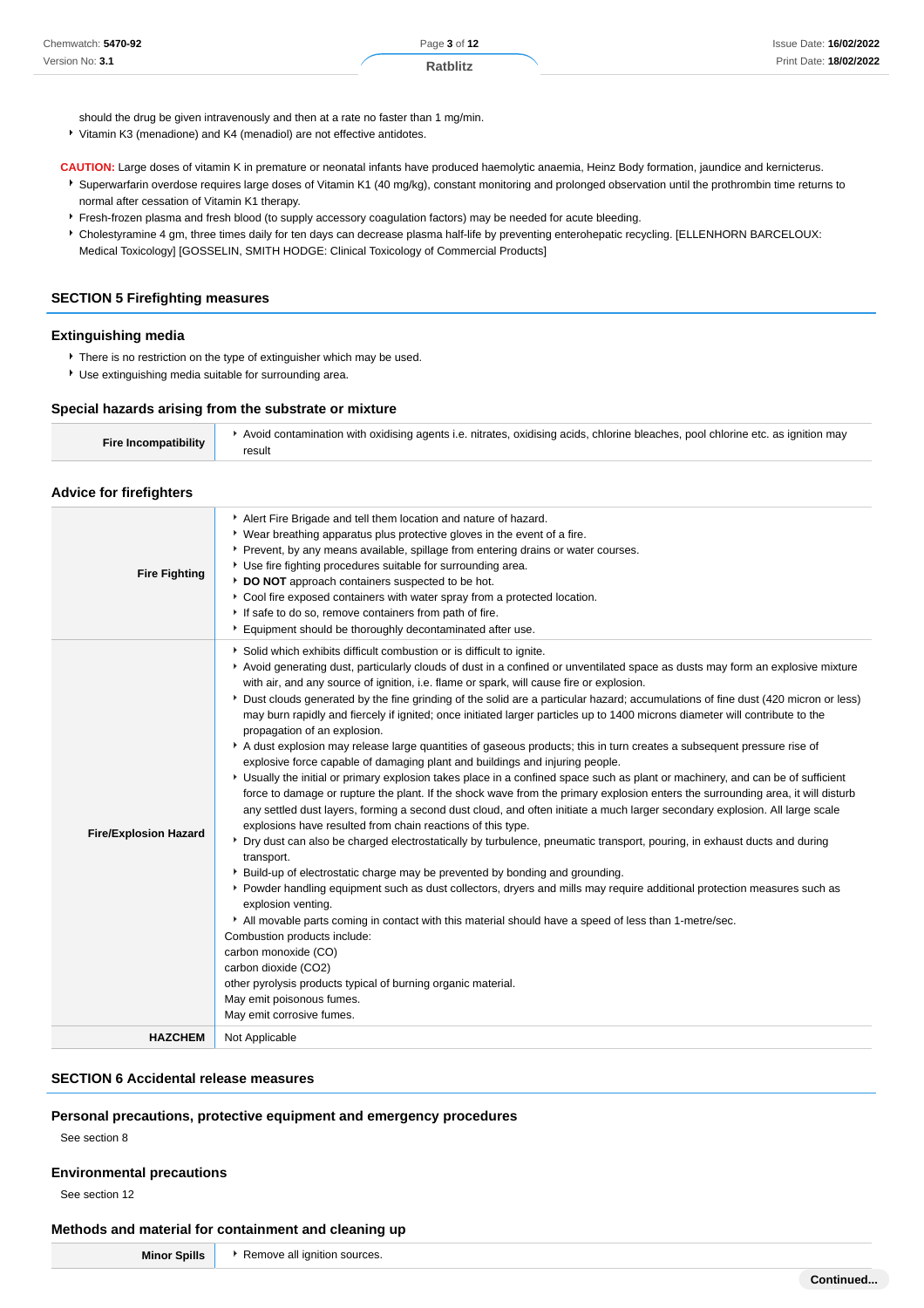|                     | Clean up all spills immediately.<br>Avoid contact with skin and eyes.<br>► Control personal contact with the substance, by using protective equipment.<br>* Use dry clean up procedures and avoid generating dust.<br>• Place in a suitable, labelled container for waste disposal.                                                                                                                                                                                                                                                                                                                                                                                                                                                     |
|---------------------|-----------------------------------------------------------------------------------------------------------------------------------------------------------------------------------------------------------------------------------------------------------------------------------------------------------------------------------------------------------------------------------------------------------------------------------------------------------------------------------------------------------------------------------------------------------------------------------------------------------------------------------------------------------------------------------------------------------------------------------------|
| <b>Major Spills</b> | Moderate hazard.<br><b>CAUTION:</b> Advise personnel in area.<br>Alert Emergency Services and tell them location and nature of hazard.<br>• Control personal contact by wearing protective clothing.<br>▶ Prevent, by any means available, spillage from entering drains or water courses.<br>Recover product wherever possible.<br>F IF DRY: Use dry clean up procedures and avoid generating dust. Collect residues and place in sealed plastic bags or other<br>containers for disposal. IF WET: Vacuum/shovel up and place in labelled containers for disposal.<br>ALWAYS: Wash area down with large amounts of water and prevent runoff into drains.<br>If contamination of drains or waterways occurs, advise Emergency Services. |

Personal Protective Equipment advice is contained in Section 8 of the SDS.

# **SECTION 7 Handling and storage**

# **Precautions for safe handling**

| Safe handling            | Avoid all personal contact, including inhalation.<br>• Wear protective clothing when risk of exposure occurs.<br>Use in a well-ventilated area.<br>Prevent concentration in hollows and sumps.<br>DO NOT enter confined spaces until atmosphere has been checked.<br>DO NOT allow material to contact humans, exposed food or food utensils.<br>Avoid contact with incompatible materials.<br>V When handling, DO NOT eat, drink or smoke.<br>▶ Keep containers securely sealed when not in use.<br>Avoid physical damage to containers.<br>Always wash hands with soap and water after handling.<br>Vork clothes should be laundered separately. Launder contaminated clothing before re-use.<br>Use good occupational work practice.<br>▶ Observe manufacturer's storage and handling recommendations contained within this SDS.<br>Atmosphere should be regularly checked against established exposure standards to ensure safe working conditions are<br>maintained.<br>▶ Organic powders when finely divided over a range of concentrations regardless of particulate size or shape and suspended in<br>air or some other oxidizing medium may form explosive dust-air mixtures and result in a fire or dust explosion (including<br>secondary explosions)<br>Minimise airborne dust and eliminate all ignition sources. Keep away from heat, hot surfaces, sparks, and flame.<br>Establish good housekeeping practices.<br>▶ Remove dust accumulations on a regular basis by vacuuming or gentle sweeping to avoid creating dust clouds.<br>▶ Use continuous suction at points of dust generation to capture and minimise the accumulation of dusts. Particular attention<br>should be given to overhead and hidden horizontal surfaces to minimise the probability of a "secondary" explosion. According<br>to NFPA Standard 654, dust layers 1/32 in. (0.8 mm) thick can be sufficient to warrant immediate cleaning of the area.<br>Do not use air hoses for cleaning.<br>Minimise dry sweeping to avoid generation of dust clouds. Vacuum dust-accumulating surfaces and remove to a chemical<br>disposal area. Vacuums with explosion-proof motors should be used.<br>Control sources of static electricity. Dusts or their packages may accumulate static charges, and static discharge can be a<br>source of ignition.<br>Solids handling systems must be designed in accordance with applicable standards (e.g. NFPA including 654 and 77) and<br>other national guidance.<br>Do not empty directly into flammable solvents or in the presence of flammable vapors.<br>The operator, the packaging container and all equipment must be grounded with electrical bonding and grounding systems.<br>Plastic bags and plastics cannot be grounded, and antistatic bags do not completely protect against development of static<br>charges.<br>Empty containers may contain residual dust which has the potential to accumulate following settling. Such dusts may explode in<br>the presence of an appropriate ignition source. |
|--------------------------|--------------------------------------------------------------------------------------------------------------------------------------------------------------------------------------------------------------------------------------------------------------------------------------------------------------------------------------------------------------------------------------------------------------------------------------------------------------------------------------------------------------------------------------------------------------------------------------------------------------------------------------------------------------------------------------------------------------------------------------------------------------------------------------------------------------------------------------------------------------------------------------------------------------------------------------------------------------------------------------------------------------------------------------------------------------------------------------------------------------------------------------------------------------------------------------------------------------------------------------------------------------------------------------------------------------------------------------------------------------------------------------------------------------------------------------------------------------------------------------------------------------------------------------------------------------------------------------------------------------------------------------------------------------------------------------------------------------------------------------------------------------------------------------------------------------------------------------------------------------------------------------------------------------------------------------------------------------------------------------------------------------------------------------------------------------------------------------------------------------------------------------------------------------------------------------------------------------------------------------------------------------------------------------------------------------------------------------------------------------------------------------------------------------------------------------------------------------------------------------------------------------------------------------------------------------------------------------------------------------------------------------------------------------------------------------------------------------------------------------------------------------------------------------------------------------------------------------------------------------------------------------------------------------------------------------------------------------------------------------------------------------------------------------------|
|                          | Do NOT cut, drill, grind or weld such containers.<br>In addition ensure such activity is not performed near full, partially empty or empty containers without appropriate workplace<br>safety authorisation or permit.                                                                                                                                                                                                                                                                                                                                                                                                                                                                                                                                                                                                                                                                                                                                                                                                                                                                                                                                                                                                                                                                                                                                                                                                                                                                                                                                                                                                                                                                                                                                                                                                                                                                                                                                                                                                                                                                                                                                                                                                                                                                                                                                                                                                                                                                                                                                                                                                                                                                                                                                                                                                                                                                                                                                                                                                                     |
| <b>Other information</b> | Store in original containers.<br>▶ Keep containers securely sealed.<br>Store in a cool, dry area protected from environmental extremes.<br>Store away from incompatible materials and foodstuff containers.<br>Protect containers against physical damage and check regularly for leaks.<br>▶ Observe manufacturer's storage and handling recommendations contained within this SDS.<br>For major quantities:<br>▶ Consider storage in bunded areas - ensure storage areas are isolated from sources of community water (including                                                                                                                                                                                                                                                                                                                                                                                                                                                                                                                                                                                                                                                                                                                                                                                                                                                                                                                                                                                                                                                                                                                                                                                                                                                                                                                                                                                                                                                                                                                                                                                                                                                                                                                                                                                                                                                                                                                                                                                                                                                                                                                                                                                                                                                                                                                                                                                                                                                                                                         |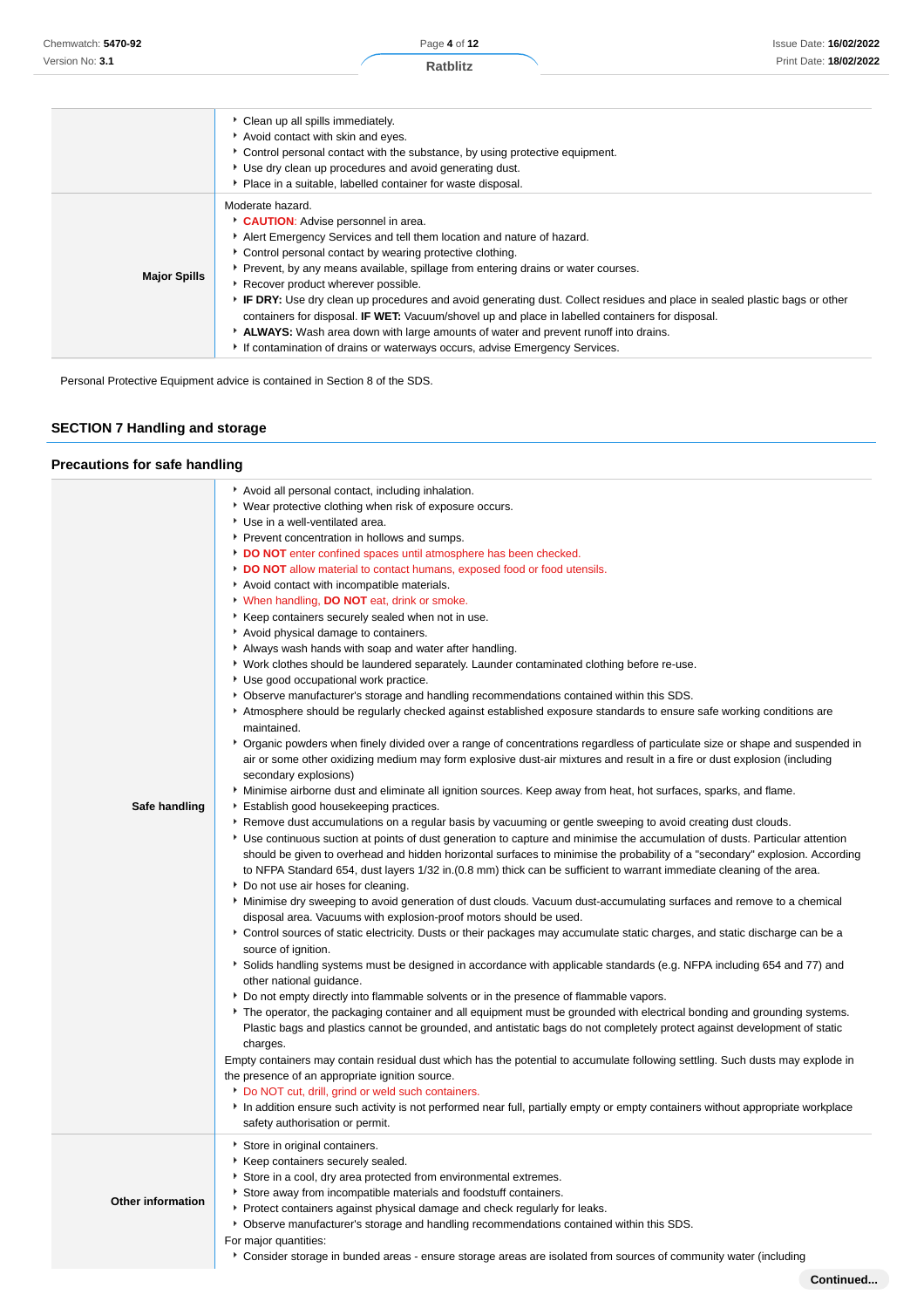| Chemwatch: 5470-92 | Page 5 of 12    | Issue Date: 16/02/2022 |
|--------------------|-----------------|------------------------|
| Version No: 3.1    | <b>Ratblitz</b> | Print Date: 18/02/2022 |
|                    |                 |                        |
|                    |                 |                        |
|                    |                 |                        |

|                      | stormwater, ground water, lakes and streams).<br>Ensure that accidental discharge to air or water is the subject of a contingency disaster management plan; this may require<br>consultation with local authorities. |
|----------------------|----------------------------------------------------------------------------------------------------------------------------------------------------------------------------------------------------------------------|
| $\sim$ $\sim$ $\sim$ | .                                                                                                                                                                                                                    |

# **Conditions for safe storage, including any incompatibilities**

| Suitable container      | Polyethylene or polypropylene container.<br>Check all containers are clearly labelled and free from leaks. |
|-------------------------|------------------------------------------------------------------------------------------------------------|
| Storage incompatibility | Avoid reaction with oxidising agents                                                                       |

# **SECTION 8 Exposure controls / personal protection**

# **Control parameters**

I **Occupational Exposure Limits (OEL)**

# **INGREDIENT DATA**

I

| <b>Source</b>                   | Ingredient | <b>Material name</b> | <b>TWA</b>           | <b>STEL</b>   | Peak          | <b>Notes</b>  |
|---------------------------------|------------|----------------------|----------------------|---------------|---------------|---------------|
| Australia Exposure<br>Standards | warfarin   | Warfarin             | $0.1 \text{ mg/m}$ 3 | Not Available | Not Available | Not Available |

### **Emergency Limits**

| Ingredient | TEEL-1               | TEEL-2              |                     | TEEL-3    |
|------------|----------------------|---------------------|---------------------|-----------|
| warfarin   | $1.8 \text{ mg/m}$ 3 | $20 \text{ mg/m}$ 3 |                     | 350 mg/m3 |
|            |                      |                     |                     |           |
| Ingredient | <b>Original IDLH</b> |                     | <b>Revised IDLH</b> |           |
| warfarin   | $100$ mg/m $3$       |                     | Not Available       |           |

# **MATERIAL DATA**

# **Exposure controls**

|                                     | Engineering controls are used to remove a hazard or place a barrier between the worker and the hazard. Well-designed<br>engineering controls can be highly effective in protecting workers and will typically be independent of worker interactions to<br>provide this high level of protection.<br>The basic types of engineering controls are:<br>Process controls which involve changing the way a job activity or process is done to reduce the risk.<br>Enclosure and/or isolation of emission source which keeps a selected hazard "physically" away from the worker and ventilation<br>that strategically "adds" and "removes" air in the work environment. Ventilation can remove or dilute an air contaminant if<br>designed properly. The design of a ventilation system must match the particular process and chemical or contaminant in use.<br>Employers may need to use multiple types of controls to prevent employee overexposure. |                                                                                                                                                                    |                                     |
|-------------------------------------|----------------------------------------------------------------------------------------------------------------------------------------------------------------------------------------------------------------------------------------------------------------------------------------------------------------------------------------------------------------------------------------------------------------------------------------------------------------------------------------------------------------------------------------------------------------------------------------------------------------------------------------------------------------------------------------------------------------------------------------------------------------------------------------------------------------------------------------------------------------------------------------------------------------------------------------------------|--------------------------------------------------------------------------------------------------------------------------------------------------------------------|-------------------------------------|
| Appropriate engineering<br>controls | Local exhaust ventilation is required where solids are handled as powders or crystals; even when particulates are relatively<br>large, a certain proportion will be powdered by mutual friction.<br>If in spite of local exhaust an adverse concentration of the substance in air could occur, respiratory protection should be<br>considered.<br>Such protection might consist of:<br>(a): particle dust respirators, if necessary, combined with an absorption cartridge;<br>(b): filter respirators with absorption cartridge or canister of the right type;<br>(c): fresh-air hoods or masks.<br>Air contaminants generated in the workplace possess varying "escape" velocities which, in turn, determine the "capture<br>velocities" of fresh circulating air required to effectively remove the contaminant.<br>Type of Contaminant:                                                                                                        |                                                                                                                                                                    | Air Speed:                          |
|                                     | direct spray, spray painting in shallow booths, drum filling, conveyer loading, crusher dusts, gas<br>discharge (active generation into zone of rapid air motion)                                                                                                                                                                                                                                                                                                                                                                                                                                                                                                                                                                                                                                                                                                                                                                                  |                                                                                                                                                                    | 1-2.5 m/s (200-500<br>$f/min.$ )    |
|                                     | grinding, abrasive blasting, tumbling, high speed wheel generated dusts (released at high initial<br>velocity into zone of very high rapid air motion).<br>Within each range the appropriate value depends on:<br>Lower end of the range<br>1: Room air currents minimal or favourable to capture<br>2: Contaminants of low toxicity or of nuisance value only.<br>3: Intermittent, low production.<br>4: Large hood or large air mass in motion                                                                                                                                                                                                                                                                                                                                                                                                                                                                                                   | Upper end of the range<br>1: Disturbing room air currents<br>2: Contaminants of high toxicity<br>3: High production, heavy use<br>4: Small hood-local control only | $2.5 - 10$ m/s<br>(500-2000 f/min.) |
|                                     | Simple theory shows that air velocity falls rapidly with distance away from the opening of a simple extraction pipe. Velocity                                                                                                                                                                                                                                                                                                                                                                                                                                                                                                                                                                                                                                                                                                                                                                                                                      |                                                                                                                                                                    |                                     |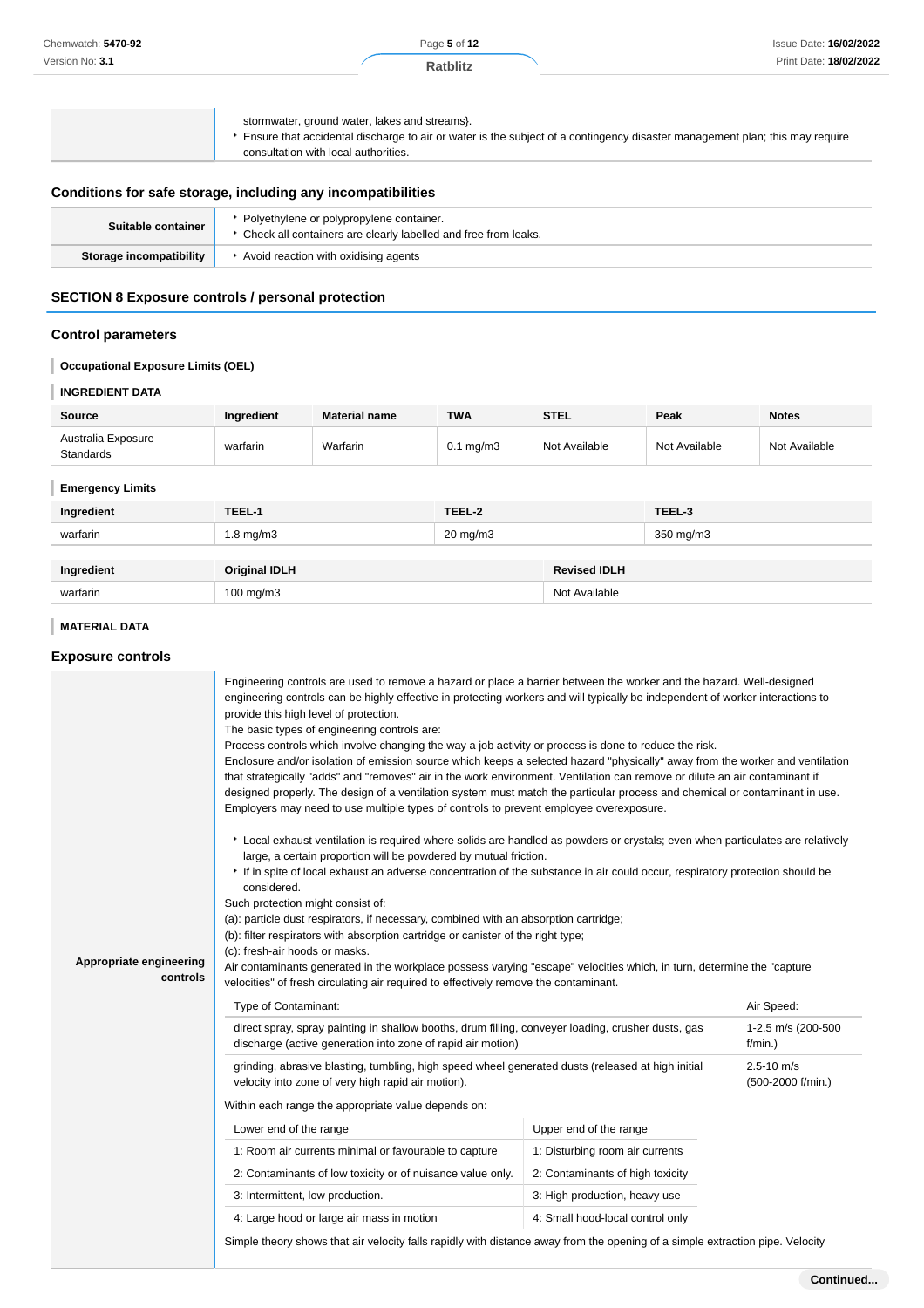|                              | generally decreases with the square of distance from the extraction point (in simple cases). Therefore the air speed at the<br>extraction point should be adjusted, accordingly, after reference to distance from the contaminating source. The air velocity at the<br>extraction fan, for example, should be a minimum of 4-10 m/s (800-2000 f/min) for extraction of crusher dusts generated 2 metres                                                                                                                                                                                                                                                                                                                                                                                                                                                                                                                                                                                                                                                                                                                                                                                                                                                                                                                                                                                                                                                                                                                                                                                                                                                                                                                                                                                                                                                                                                                                                                                                                                                                                                                                                                                                                                                                                                                                                                                                                                                                                                                                                                                                                                                                                                                                                                                                                                                                                                                                                                                                                                                                                                                                                                                                                                                                                                                                                                                                                                                                                                                                                                                                                                                                                                                                                                                                                                                                                                                                                                                                                                                                                                                                                              |
|------------------------------|----------------------------------------------------------------------------------------------------------------------------------------------------------------------------------------------------------------------------------------------------------------------------------------------------------------------------------------------------------------------------------------------------------------------------------------------------------------------------------------------------------------------------------------------------------------------------------------------------------------------------------------------------------------------------------------------------------------------------------------------------------------------------------------------------------------------------------------------------------------------------------------------------------------------------------------------------------------------------------------------------------------------------------------------------------------------------------------------------------------------------------------------------------------------------------------------------------------------------------------------------------------------------------------------------------------------------------------------------------------------------------------------------------------------------------------------------------------------------------------------------------------------------------------------------------------------------------------------------------------------------------------------------------------------------------------------------------------------------------------------------------------------------------------------------------------------------------------------------------------------------------------------------------------------------------------------------------------------------------------------------------------------------------------------------------------------------------------------------------------------------------------------------------------------------------------------------------------------------------------------------------------------------------------------------------------------------------------------------------------------------------------------------------------------------------------------------------------------------------------------------------------------------------------------------------------------------------------------------------------------------------------------------------------------------------------------------------------------------------------------------------------------------------------------------------------------------------------------------------------------------------------------------------------------------------------------------------------------------------------------------------------------------------------------------------------------------------------------------------------------------------------------------------------------------------------------------------------------------------------------------------------------------------------------------------------------------------------------------------------------------------------------------------------------------------------------------------------------------------------------------------------------------------------------------------------------------------------------------------------------------------------------------------------------------------------------------------------------------------------------------------------------------------------------------------------------------------------------------------------------------------------------------------------------------------------------------------------------------------------------------------------------------------------------------------------------------------------------------------------------------------------------------------------------|
|                              | distant from the extraction point. Other mechanical considerations, producing performance deficits within the extraction<br>apparatus, make it essential that theoretical air velocities are multiplied by factors of 10 or more when extraction systems are<br>installed or used.                                                                                                                                                                                                                                                                                                                                                                                                                                                                                                                                                                                                                                                                                                                                                                                                                                                                                                                                                                                                                                                                                                                                                                                                                                                                                                                                                                                                                                                                                                                                                                                                                                                                                                                                                                                                                                                                                                                                                                                                                                                                                                                                                                                                                                                                                                                                                                                                                                                                                                                                                                                                                                                                                                                                                                                                                                                                                                                                                                                                                                                                                                                                                                                                                                                                                                                                                                                                                                                                                                                                                                                                                                                                                                                                                                                                                                                                                   |
| <b>Personal protection</b>   |                                                                                                                                                                                                                                                                                                                                                                                                                                                                                                                                                                                                                                                                                                                                                                                                                                                                                                                                                                                                                                                                                                                                                                                                                                                                                                                                                                                                                                                                                                                                                                                                                                                                                                                                                                                                                                                                                                                                                                                                                                                                                                                                                                                                                                                                                                                                                                                                                                                                                                                                                                                                                                                                                                                                                                                                                                                                                                                                                                                                                                                                                                                                                                                                                                                                                                                                                                                                                                                                                                                                                                                                                                                                                                                                                                                                                                                                                                                                                                                                                                                                                                                                                                      |
| Eye and face protection      | Safety glasses with side shields.<br>Chemical goggles.<br>▶ Contact lenses may pose a special hazard; soft contact lenses may absorb and concentrate irritants. A written policy<br>document, describing the wearing of lenses or restrictions on use, should be created for each workplace or task. This should<br>include a review of lens absorption and adsorption for the class of chemicals in use and an account of injury experience.<br>Medical and first-aid personnel should be trained in their removal and suitable equipment should be readily available. In the<br>event of chemical exposure, begin eye irrigation immediately and remove contact lens as soon as practicable. Lens should<br>be removed at the first signs of eye redness or irritation - lens should be removed in a clean environment only after workers<br>have washed hands thoroughly. [CDC NIOSH Current Intelligence Bulletin 59], [AS/NZS 1336 or national equivalent]                                                                                                                                                                                                                                                                                                                                                                                                                                                                                                                                                                                                                                                                                                                                                                                                                                                                                                                                                                                                                                                                                                                                                                                                                                                                                                                                                                                                                                                                                                                                                                                                                                                                                                                                                                                                                                                                                                                                                                                                                                                                                                                                                                                                                                                                                                                                                                                                                                                                                                                                                                                                                                                                                                                                                                                                                                                                                                                                                                                                                                                                                                                                                                                                      |
| <b>Skin protection</b>       | See Hand protection below                                                                                                                                                                                                                                                                                                                                                                                                                                                                                                                                                                                                                                                                                                                                                                                                                                                                                                                                                                                                                                                                                                                                                                                                                                                                                                                                                                                                                                                                                                                                                                                                                                                                                                                                                                                                                                                                                                                                                                                                                                                                                                                                                                                                                                                                                                                                                                                                                                                                                                                                                                                                                                                                                                                                                                                                                                                                                                                                                                                                                                                                                                                                                                                                                                                                                                                                                                                                                                                                                                                                                                                                                                                                                                                                                                                                                                                                                                                                                                                                                                                                                                                                            |
| <b>Hands/feet protection</b> | <b>NOTE:</b><br>▶ The material may produce skin sensitisation in predisposed individuals. Care must be taken, when removing gloves and other<br>protective equipment, to avoid all possible skin contact.<br>Contaminated leather items, such as shoes, belts and watch-bands should be removed and destroyed.<br>The selection of suitable gloves does not only depend on the material, but also on further marks of quality which vary from<br>manufacturer to manufacturer. Where the chemical is a preparation of several substances, the resistance of the glove material<br>can not be calculated in advance and has therefore to be checked prior to the application.<br>The exact break through time for substances has to be obtained from the manufacturer of the protective gloves and has to be<br>observed when making a final choice.<br>Personal hygiene is a key element of effective hand care. Gloves must only be worn on clean hands. After using gloves, hands<br>should be washed and dried thoroughly. Application of a non-perfumed moisturiser is recommended.<br>Suitability and durability of glove type is dependent on usage. Important factors in the selection of gloves include:<br>frequency and duration of contact,<br>· chemical resistance of glove material,<br>glove thickness and<br>- dexterity<br>Select gloves tested to a relevant standard (e.g. Europe EN 374, US F739, AS/NZS 2161.1 or national equivalent).<br>When prolonged or frequently repeated contact may occur, a glove with a protection class of 5 or higher (breakthrough time<br>greater than 240 minutes according to EN 374, AS/NZS 2161.10.1 or national equivalent) is recommended.<br>When only brief contact is expected, a glove with a protection class of 3 or higher (breakthrough time greater than 60 minutes<br>according to EN 374, AS/NZS 2161.10.1 or national equivalent) is recommended.<br>Some glove polymer types are less affected by movement and this should be taken into account when considering gloves for<br>long-term use.<br>Contaminated gloves should be replaced.<br>As defined in ASTM F-739-96 in any application, gloves are rated as:<br>Excellent when breakthrough time > 480 min<br>Good when breakthrough time > 20 min<br>. Fair when breakthrough time < 20 min<br>· Poor when glove material degrades<br>For general applications, gloves with a thickness typically greater than 0.35 mm, are recommended.<br>It should be emphasised that glove thickness is not necessarily a good predictor of glove resistance to a specific chemical, as the<br>permeation efficiency of the glove will be dependent on the exact composition of the glove material. Therefore, glove selection<br>should also be based on consideration of the task requirements and knowledge of breakthrough times.<br>Glove thickness may also vary depending on the glove manufacturer, the glove type and the glove model. Therefore, the<br>manufacturers technical data should always be taken into account to ensure selection of the most appropriate glove for the task.<br>Note: Depending on the activity being conducted, gloves of varying thickness may be required for specific tasks. For example:<br>Thinner gloves (down to 0.1 mm or less) may be required where a high degree of manual dexterity is needed. However, these<br>gloves are only likely to give short duration protection and would normally be just for single use applications, then disposed of.<br>Thicker gloves (up to 3 mm or more) may be required where there is a mechanical (as well as a chemical) risk i.e. where there<br>is abrasion or puncture potential<br>Gloves must only be worn on clean hands. After using gloves, hands should be washed and dried thoroughly. Application of a<br>non-perfumed moisturiser is recommended.<br>Experience indicates that the following polymers are suitable as glove materials for protection against undissolved, dry solids,<br>where abrasive particles are not present.<br>• polychloroprene.<br>h nitrile rubber.<br>butyl rubber.<br>• fluorocaoutchouc.<br>▶ polyvinyl chloride. |

Gloves should be examined for wear and/ or degradation constantly.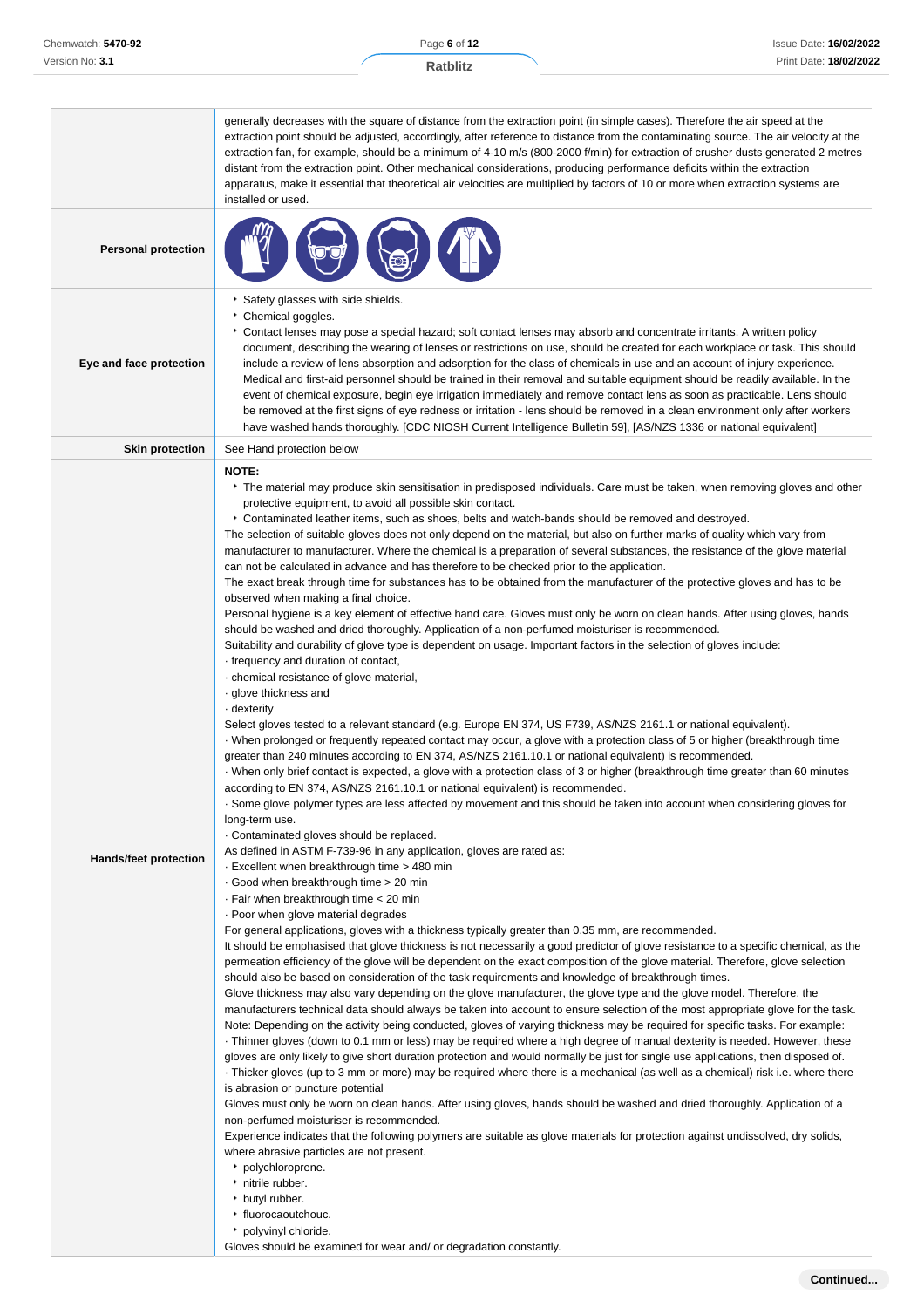Page **7** of **12**

**Ratblitz**

| <b>Body protection</b> | See Other protection below                                                                     |
|------------------------|------------------------------------------------------------------------------------------------|
| Other protection       | ▶ Overalls.<br>▶ P.V.C apron.<br>Barrier cream.<br>► Skin cleansing cream.<br>► Eye wash unit. |

#### **Respiratory protection**

Particulate. (AS/NZS 1716 & 1715, EN 143:2000 & 149:001, ANSI Z88 or national equivalent)

| <b>Required Minimum Protection Factor</b> | <b>Half-Face Respirator</b> | <b>Full-Face Respirator</b> | <b>Powered Air Respirator</b> |
|-------------------------------------------|-----------------------------|-----------------------------|-------------------------------|
| up to $10 \times ES$                      | P <sub>1</sub><br>Air-line* |                             | PAPR-P1                       |
| up to 50 $\times$ ES                      | Air-line**                  | P <sub>2</sub>              | PAPR-P2                       |
| up to $100 \times ES$                     | $\overline{\phantom{0}}$    | P <sub>3</sub>              |                               |
|                                           |                             | Air-line*                   |                               |
| $100 + x ES$                              | $\overline{\phantom{a}}$    | Air-line**                  | PAPR-P3                       |

\* - Negative pressure demand \*\* - Continuous flow

A(All classes) = Organic vapours, B AUS or B1 = Acid gasses, B2 = Acid gas or hydrogen cyanide(HCN), B3 = Acid gas or hydrogen cyanide(HCN), E = Sulfur dioxide(SO2), G = Agricultural chemicals, K = Ammonia(NH3), Hg = Mercury, NO = Oxides of nitrogen, MB = Methyl bromide, AX = Low boiling point organic compounds(below 65 degC)

· Respirators may be necessary when engineering and administrative controls do not adequately prevent exposures.

· The decision to use respiratory protection should be based on professional judgment that takes into account toxicity information, exposure measurement data, and frequency and likelihood of the worker's exposure - ensure users are not subject to high thermal loads which may result in heat stress or distress due to personal protective equipment (powered, positive flow, full face apparatus may be an option).

· Published occupational exposure limits, where they exist, will assist in determining the adequacy of the selected respiratory protection. These may be government mandated or vendor recommended.

· Certified respirators will be useful for protecting workers from inhalation of particulates when properly selected and fit tested as part of a complete respiratory protection program.

· Where protection from nuisance levels of dusts are desired, use type N95 (US) or type P1 (EN143) dust masks. Use respirators and components tested and approved under appropriate government standards such as NIOSH (US) or CEN (EU)

· Use approved positive flow mask if significant quantities of dust becomes airborne.

· Try to avoid creating dust conditions.

Class P2 particulate filters are used for protection against mechanically and thermally generated particulates or both.

P2 is a respiratory filter rating under various international standards, Filters at least 94% of airborne particles

Suitable for:

· Relatively small particles generated by mechanical processes eg. grinding, cutting, sanding, drilling, sawing.

· Sub-micron thermally generated particles e.g. welding fumes, fertilizer and bushfire smoke.

· Biologically active airborne particles under specified infection control applications e.g. viruses, bacteria, COVID-19, SARS

### **SECTION 9 Physical and chemical properties**

#### **Information on basic physical and chemical properties**

| Appearance                                      | Golden coloured lump free granules with biscuit odour; not miscible with water. |                                                   |                |
|-------------------------------------------------|---------------------------------------------------------------------------------|---------------------------------------------------|----------------|
|                                                 |                                                                                 |                                                   |                |
| <b>Physical state</b>                           | Solid                                                                           | Relative density (Water =<br>1)                   | 0.7            |
| Odour                                           | Not Available                                                                   | <b>Partition coefficient</b><br>n-octanol / water | Not Available  |
| <b>Odour threshold</b>                          | Not Available                                                                   | Auto-ignition temperature<br>$(^{\circ}C)$        | Not Available  |
| pH (as supplied)                                | Not Applicable                                                                  | Decomposition<br>temperature                      | Not Available  |
| Melting point / freezing<br>point $(^{\circ}C)$ | Not Available                                                                   | Viscosity (cSt)                                   | Not Available  |
| Initial boiling point and<br>boiling range (°C) | Not Available                                                                   | Molecular weight (g/mol)                          | Not Applicable |
| Flash point (°C)                                | Not Applicable                                                                  | <b>Taste</b>                                      | Not Available  |
| <b>Evaporation rate</b>                         | Not Available                                                                   | <b>Explosive properties</b>                       | Not Available  |
| Flammability                                    | Not Applicable                                                                  | <b>Oxidising properties</b>                       | Not Available  |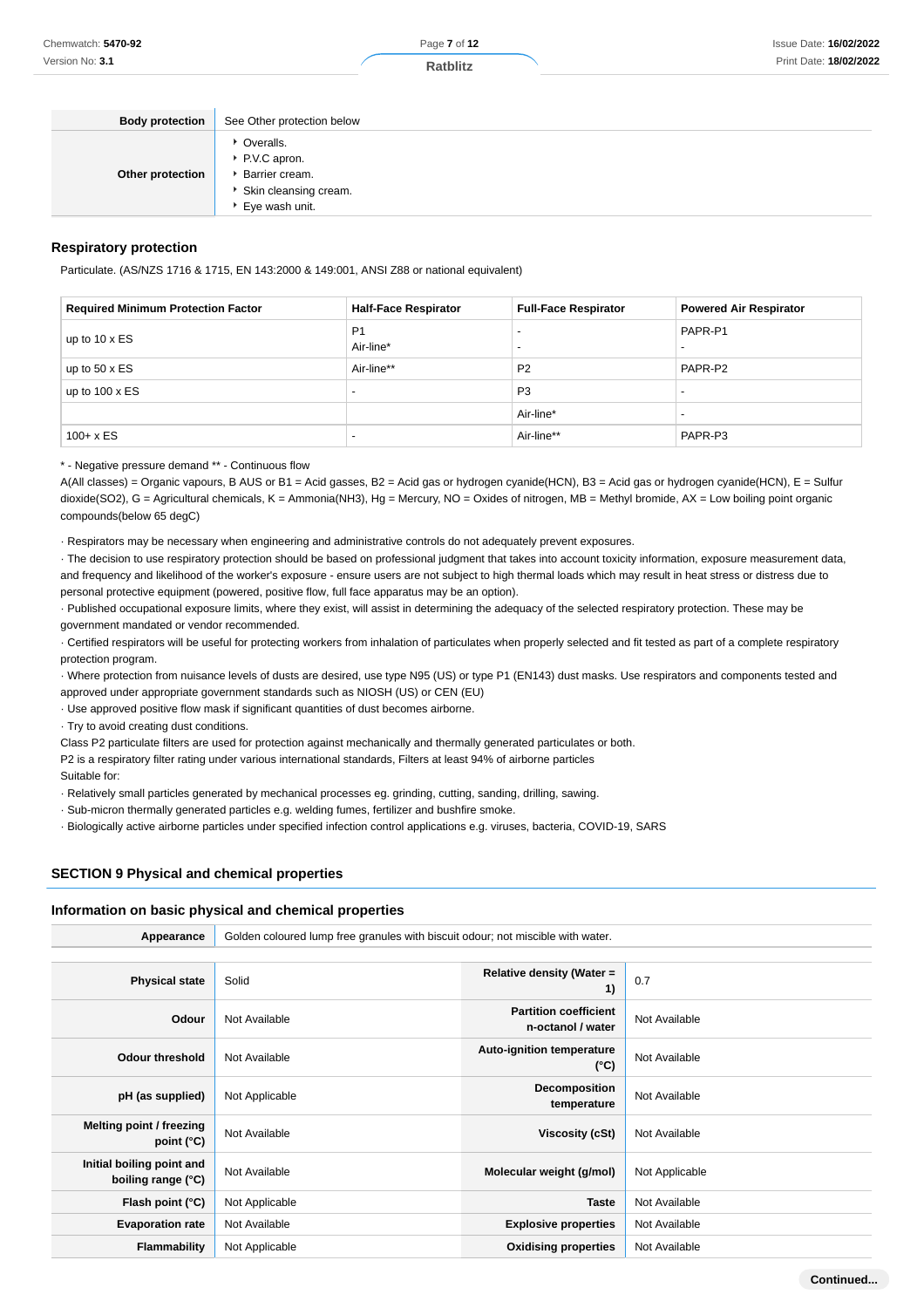| Upper Explosive Limit (%)  | Not Applicable | <b>Surface Tension (dyn/cm</b><br>or mN/m) | Not Applicable |
|----------------------------|----------------|--------------------------------------------|----------------|
| Lower Explosive Limit (%)  | Not Applicable | <b>Volatile Component (%vol)</b>           | Not Available  |
| Vapour pressure (kPa)      | Not Available  | Gas group                                  | Not Available  |
| Solubility in water        | Immiscible     | pH as a solution (Not<br>Available%)       | Not Available  |
| Vapour density $(Air = 1)$ | Not Available  | VOC g/L                                    | Not Available  |

# **SECTION 10 Stability and reactivity**

| Reactivity                                 | See section 7                                                                                                                        |
|--------------------------------------------|--------------------------------------------------------------------------------------------------------------------------------------|
| <b>Chemical stability</b>                  | • Unstable in the presence of incompatible materials.<br>▶ Product is considered stable.<br>Hazardous polymerisation will not occur. |
| Possibility of hazardous<br>reactions      | See section 7                                                                                                                        |
| <b>Conditions to avoid</b>                 | See section 7                                                                                                                        |
| Incompatible materials                     | See section 7                                                                                                                        |
| <b>Hazardous decomposition</b><br>products | See section 5                                                                                                                        |

# **SECTION 11 Toxicological information**

# **Information on toxicological effects**

| <b>Inhaled</b>      | classified by EC Directives using animal models). Nevertheless, adverse systemic effects have been produced following<br>suitable control measures be used in an occupational setting.                                                                                                                                                                                                                                                                                                                                                                                                                                                                                                                                                                                                                                                                                                                                                                                                                                                                                                                                                                                                            | The material is not thought to produce either adverse health effects or irritation of the respiratory tract following inhalation (as<br>exposure of animals by at least one other route and good hygiene practice requires that exposure be kept to a minimum and that                                                                                                                                                                                                                                                                                                                                                                                                                                                                                                                     |
|---------------------|---------------------------------------------------------------------------------------------------------------------------------------------------------------------------------------------------------------------------------------------------------------------------------------------------------------------------------------------------------------------------------------------------------------------------------------------------------------------------------------------------------------------------------------------------------------------------------------------------------------------------------------------------------------------------------------------------------------------------------------------------------------------------------------------------------------------------------------------------------------------------------------------------------------------------------------------------------------------------------------------------------------------------------------------------------------------------------------------------------------------------------------------------------------------------------------------------|--------------------------------------------------------------------------------------------------------------------------------------------------------------------------------------------------------------------------------------------------------------------------------------------------------------------------------------------------------------------------------------------------------------------------------------------------------------------------------------------------------------------------------------------------------------------------------------------------------------------------------------------------------------------------------------------------------------------------------------------------------------------------------------------|
| Ingestion           | they block the hepatic synthesis of prothrombin at the expense of vitamin K (coumarin itself produces little antiprothrombin<br>haemorrhagic shock, coma and death. In rare cases kidney, liver or lymphatic lesions have been seen.<br>Accidental ingestion of the material may be damaging to the health of the individual.                                                                                                                                                                                                                                                                                                                                                                                                                                                                                                                                                                                                                                                                                                                                                                                                                                                                     | 4-Hydroxycoumarins (syn: coumarins) and indan-1,3-dione derivatives are often used as rodenticides and as anticoagulant<br>drugs. They cause spontaneous and lethal haemorrhage in the rodents that ingest them. Under the general name antivitamin K<br>activity). Under normal conditions of use they present little danger to man although they may produce haemorrhagic accidents if<br>they are absorbed in large or repeated doses or by certain persons with a natural or acquired sensitivity. Poisonings may produce<br>nausea and vomiting effects may be delayed for several days. Other symptoms include bleeding gums, an increased tendency to<br>bruise, blood in the urine and faeces and excessive bleeding from minor cuts or scratches. Severe poisonings may result in |
| <b>Skin Contact</b> | minimum and that suitable gloves be used in an occupational setting.<br>Open cuts, abraded or irritated skin should not be exposed to this material                                                                                                                                                                                                                                                                                                                                                                                                                                                                                                                                                                                                                                                                                                                                                                                                                                                                                                                                                                                                                                               | Skin contact is not thought to produce harmful health effects (as classified under EC Directives using animal models). Systemic<br>harm, however, has been identified following exposure of animals by at least one other route and the material may still produce<br>health damage following entry through wounds, lesions or abrasions. Good hygiene practice requires that exposure be kept to a<br>Entry into the blood-stream through, for example, cuts, abrasions, puncture wounds or lesions, may produce systemic injury with<br>harmful effects. Examine the skin prior to the use of the material and ensure that any external damage is suitably protected.                                                                                                                    |
| Eye                 | Although the material is not thought to be an irritant (as classified by EC Directives), direct contact with the eye may cause<br>The material may produce foreign body irritation in certain individuals.                                                                                                                                                                                                                                                                                                                                                                                                                                                                                                                                                                                                                                                                                                                                                                                                                                                                                                                                                                                        | transient discomfort characterised by tearing or conjunctival redness (as with windburn). Slight abrasive damage may also result.                                                                                                                                                                                                                                                                                                                                                                                                                                                                                                                                                                                                                                                          |
| <b>Chronic</b>      | There is sufficient evidence to establish a causal relationship between human exposure to the material and subsequent<br>developmental toxic effects in the off-spring.<br>Repeated exposure to some coumarin derivatives may produce nosebleed, bleeding gut and pharynx, petechial rash,<br>widespread bruising, haematoma, haemoptysis, haematemesis, haematuria and bloody stools. Bleeding into the organs,<br>gastrointestinal tract, joints, abdominal or retroperitoneal area may produce localised pain. Anaemia with weakness, pallor and<br>shock may result from occupational exposures - severe haemorrhaging may be fatal. Many coumarins are mutagenic and high<br>doses by mouth produce bile duct carcinomas in rats. Coumarins also antagonise tumour induction by carcinogens and possess<br>potent antimetastatic properties.<br>Clinical use of the structurally related indanediones has produced pyrexia, renal tubular necrosis, paralysis of accommodation<br>and exfoliative dermatitis.<br>Coumarin and its derivatives may act as slight allergens in contact with mucous membranes. Absorption by the lungs is not<br>considered to be a significant route of entry. |                                                                                                                                                                                                                                                                                                                                                                                                                                                                                                                                                                                                                                                                                                                                                                                            |
|                     | <b>TOXICITY</b>                                                                                                                                                                                                                                                                                                                                                                                                                                                                                                                                                                                                                                                                                                                                                                                                                                                                                                                                                                                                                                                                                                                                                                                   | <b>IRRITATION</b>                                                                                                                                                                                                                                                                                                                                                                                                                                                                                                                                                                                                                                                                                                                                                                          |
| <b>Ratblitz</b>     |                                                                                                                                                                                                                                                                                                                                                                                                                                                                                                                                                                                                                                                                                                                                                                                                                                                                                                                                                                                                                                                                                                                                                                                                   |                                                                                                                                                                                                                                                                                                                                                                                                                                                                                                                                                                                                                                                                                                                                                                                            |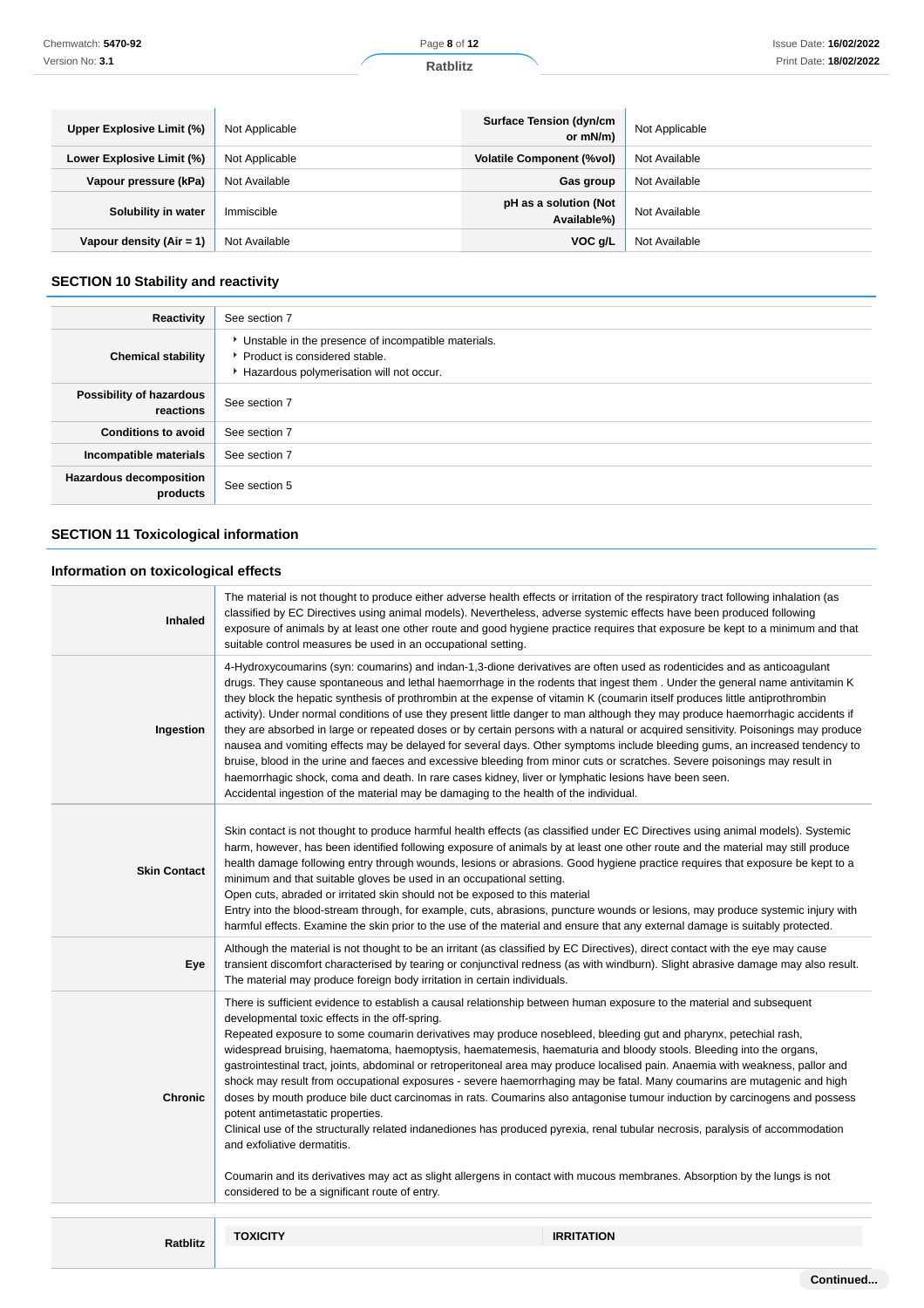|          | Not Available                                                                                                                                                                                                                   | Not Available     |
|----------|---------------------------------------------------------------------------------------------------------------------------------------------------------------------------------------------------------------------------------|-------------------|
|          |                                                                                                                                                                                                                                 |                   |
|          | <b>TOXICITY</b>                                                                                                                                                                                                                 | <b>IRRITATION</b> |
| warfarin | dermal (rat) LD50: 40 mg/kg <sup>[1]</sup>                                                                                                                                                                                      | Not Available     |
|          | Inhalation(Rat) LC50; 0.32 mg/L4h <sup>[2]</sup>                                                                                                                                                                                |                   |
|          | Oral (Pig) LD50; 1 mg/kg $[2]$                                                                                                                                                                                                  |                   |
| Legend:  | 1. Value obtained from Europe ECHA Registered Substances - Acute toxicity 2.* Value obtained from manufacturer's SDS.<br>Unless otherwise specified data extracted from RTECS - Register of Toxic Effect of chemical Substances |                   |

| <b>WARFARIN</b>                             | Exposure to the material for prolonged periods may cause physical defects in the developing embryo (teratogenesis). |                                 |   |
|---------------------------------------------|---------------------------------------------------------------------------------------------------------------------|---------------------------------|---|
| <b>Acute Toxicity</b>                       | ×                                                                                                                   | Carcinogenicity                 | × |
| <b>Skin Irritation/Corrosion</b>            | ×                                                                                                                   | Reproductivity                  | × |
| <b>Serious Eye</b><br>Damage/Irritation     | ×                                                                                                                   | <b>STOT - Single Exposure</b>   | × |
| <b>Respiratory or Skin</b><br>sensitisation | ×                                                                                                                   | <b>STOT - Repeated Exposure</b> | × |
| <b>Mutagenicity</b>                         | ×                                                                                                                   | <b>Aspiration Hazard</b>        | × |

 $\blacktriangleright$  – Data available to make classification

### **SECTION 12 Ecological information**

### **Toxicity**

|                 | <b>Endpoint</b>         | <b>Test Duration (hr)</b>                                                    | <b>Species</b>                                                                                                                | Value               | Source                  |
|-----------------|-------------------------|------------------------------------------------------------------------------|-------------------------------------------------------------------------------------------------------------------------------|---------------------|-------------------------|
| <b>Ratblitz</b> | <b>Not</b><br>Available | Not Available                                                                | Not Available                                                                                                                 | Not<br>Available    | <b>Not</b><br>Available |
|                 | Endpoint                | <b>Test Duration (hr)</b>                                                    | <b>Species</b>                                                                                                                | Value               | <b>Source</b>           |
|                 | NOEC(ECx)               | 72h                                                                          | Fish                                                                                                                          | 9.636mg/L           | 4                       |
| warfarin        | LC50                    | 96h                                                                          | Fish                                                                                                                          | 12 <sub>mq</sub> /I | 4                       |
|                 | EC50                    | 72h                                                                          | Algae or other aquatic plants                                                                                                 | $>83.2$ mg/l        | 2                       |
|                 | EC50                    | 48h                                                                          | Crustacea                                                                                                                     | $>17$ mg/L          | 4                       |
| Legend:         |                         |                                                                              | Extracted from 1. IUCLID Toxicity Data 2. Europe ECHA Registered Substances - Ecotoxicological Information - Aquatic Toxicity |                     |                         |
|                 |                         |                                                                              | 4. US EPA, Ecotox database - Aquatic Toxicity Data 5. ECETOC Aquatic Hazard Assessment Data 6. NITE (Japan) -                 |                     |                         |
|                 |                         | Bioconcentration Data 7. METI (Japan) - Bioconcentration Data 8. Vendor Data |                                                                                                                               |                     |                         |

for coumarin/ indanedione rodenticides:

These rodenticides are anticoagulants.

#### **Environmental fate:**

Because of their low vapour pressure, they do not readily volatilise into the air. Henry's Law constants indicate low volatility from moist soil and water surfaces. The partition coefficients indicate that most have the potential for bioaccumulation.

Available data indicate that they are moderately persistent and immobile in soils. An exception is bromadiolone, which may leach in soils low in organic matter and clay.They appear to be stable to hydrolysis at pH 7 and 9.

Ecotoxicity:

#### **Ecotoxicity:**

Laboratory studies demonstrated that these this class of pesticide is acutely and chronically toxic to a wide variety of organisms, including birds, mammals, fish and aquatic invertebrates.

Freshwater Invertebrate EC50: 0.24-2.0 mg a.i./L (typical values - moderately to highly toxic)

Freshwater Fish LC50: 0.015-7.5 mg a.i./L (typical values -d moderately to very highly toxic).

Birds Acute LD50: 0.26-620 mg a.i./kg (typical - moderately to very highly toxic)

Birds Chonic Dietary LC50: 0.8-906 mg a.i. mg/kg (typical - moderately to very highly toxic)

Mammals LD50: 0.2-35.7 mg a.i./kg (typical - very highly toxic)

In addition, they are a cause of secondary toxicity to predator/scavenger birds and mammals.

**DO NOT** discharge into sewer or waterways.

### **Persistence and degradability**

| Ingredient |
|------------|
|------------|

**Ingredient Persistence: Water/Soil Persistence: Air**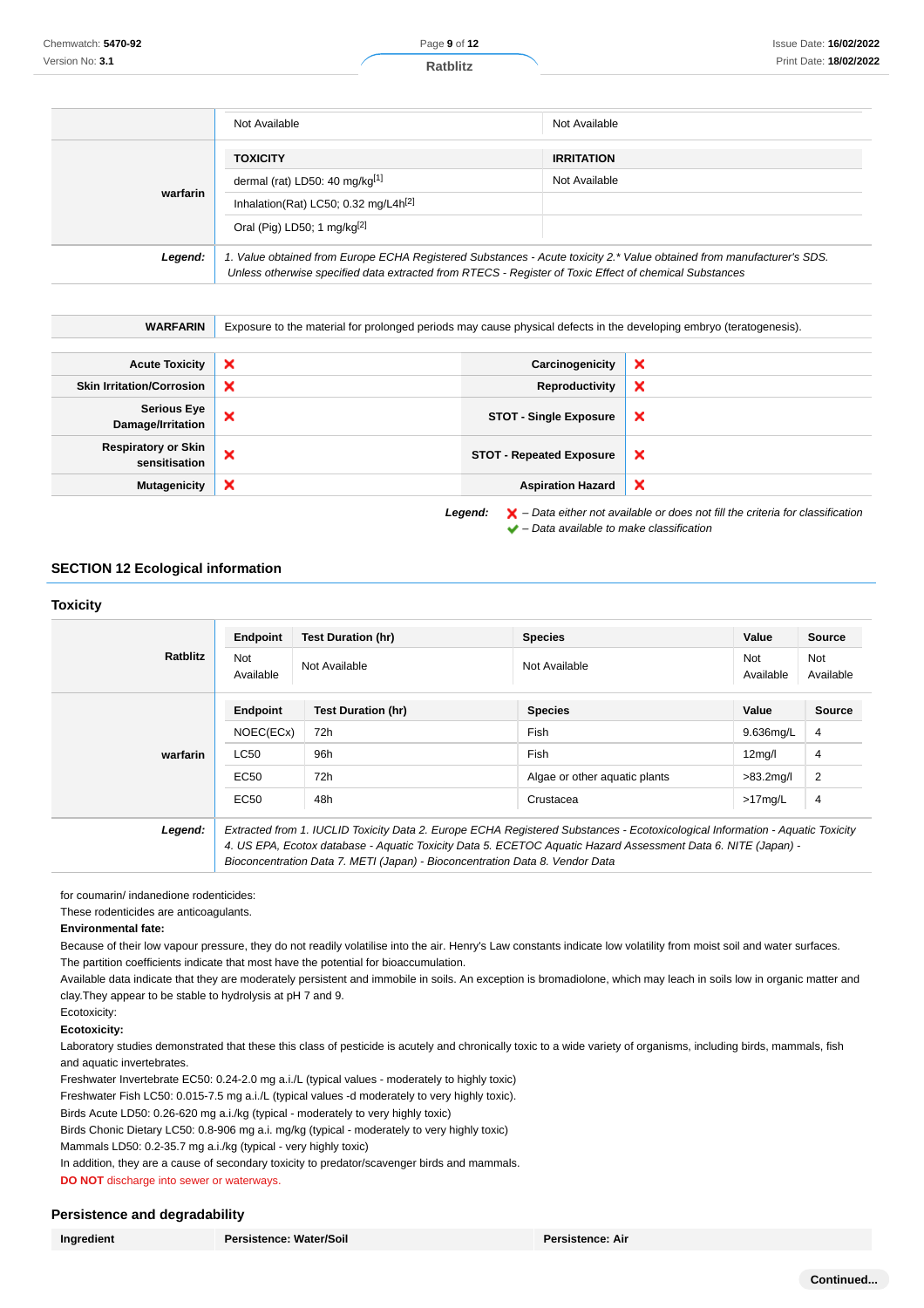| Ingredient | Persistence: Water/Soil     | Persistence: Air              |
|------------|-----------------------------|-------------------------------|
| warfarin   | LOW (Half-life $=$ 56 days) | LOW (Half-life $= 0.08$ days) |

### **Bioaccumulative potential**

| Ingredient | <b>Bioaccumulation</b> |
|------------|------------------------|
| warfarin   | LOW (LogKOW = $2.6$ )  |
|            |                        |

# **Mobility in soil**

| Ingredient | <b>Mobility</b>                               |
|------------|-----------------------------------------------|
| warfarin   | $OC = 273.2$<br>$\frac{1}{2}$<br><b>11.01</b> |

### **SECTION 13 Disposal considerations**

| Waste treatment methods    |                                                                                                                                                                                                                |  |  |
|----------------------------|----------------------------------------------------------------------------------------------------------------------------------------------------------------------------------------------------------------|--|--|
|                            | • Containers may still present a chemical hazard/ danger when empty.                                                                                                                                           |  |  |
|                            | Return to supplier for reuse/ recycling if possible.                                                                                                                                                           |  |  |
|                            | Otherwise:                                                                                                                                                                                                     |  |  |
|                            | If container can not be cleaned sufficiently well to ensure that residuals do not remain or if the container cannot be used to                                                                                 |  |  |
|                            | store the same product, then puncture containers, to prevent re-use, and bury at an authorised landfill.                                                                                                       |  |  |
| <b>Product / Packaging</b> | ▶ Where possible retain label warnings and SDS and observe all notices pertaining to the product.                                                                                                              |  |  |
| disposal                   | Recycle wherever possible.                                                                                                                                                                                     |  |  |
|                            | Consult manufacturer for recycling options or consult local or regional waste management authority for disposal if no suitable<br>treatment or disposal facility can be identified.                            |  |  |
|                            | ▶ Dispose of by: burial in a land-fill specifically licensed to accept chemical and / or pharmaceutical wastes or Incineration in a<br>licensed apparatus (after admixture with suitable combustible material) |  |  |
|                            | Decontaminate empty containers. Observe all label safeguards until containers are cleaned and destroyed.                                                                                                       |  |  |

### **SECTION 14 Transport information**

| <b>Labels Required</b> |                |
|------------------------|----------------|
| Marine Pollutant NO    |                |
| <b>HAZCHEM</b>         | Not Applicable |

# **Land transport (ADG): NOT REGULATED FOR TRANSPORT OF DANGEROUS GOODS**

### **Air transport (ICAO-IATA / DGR): NOT REGULATED FOR TRANSPORT OF DANGEROUS GOODS**

### **Sea transport (IMDG-Code / GGVSee): NOT REGULATED FOR TRANSPORT OF DANGEROUS GOODS**

### **Transport in bulk according to Annex II of MARPOL and the IBC code**

Not Applicable

### **Transport in bulk in accordance with MARPOL Annex V and the IMSBC Code**

| <b>Product name</b> | Group                       |
|---------------------|-----------------------------|
| warfarin<br>        | Available<br>N <sub>0</sub> |

### **Transport in bulk in accordance with the ICG Code**

| <b>Product name</b> | <b>Ship Type</b>        |
|---------------------|-------------------------|
| warfarin            | $N \cap$<br>: Available |

### **SECTION 15 Regulatory information**

### **Safety, health and environmental regulations / legislation specific for the substance or mixture**

**warfarin is found on the following regulatory lists**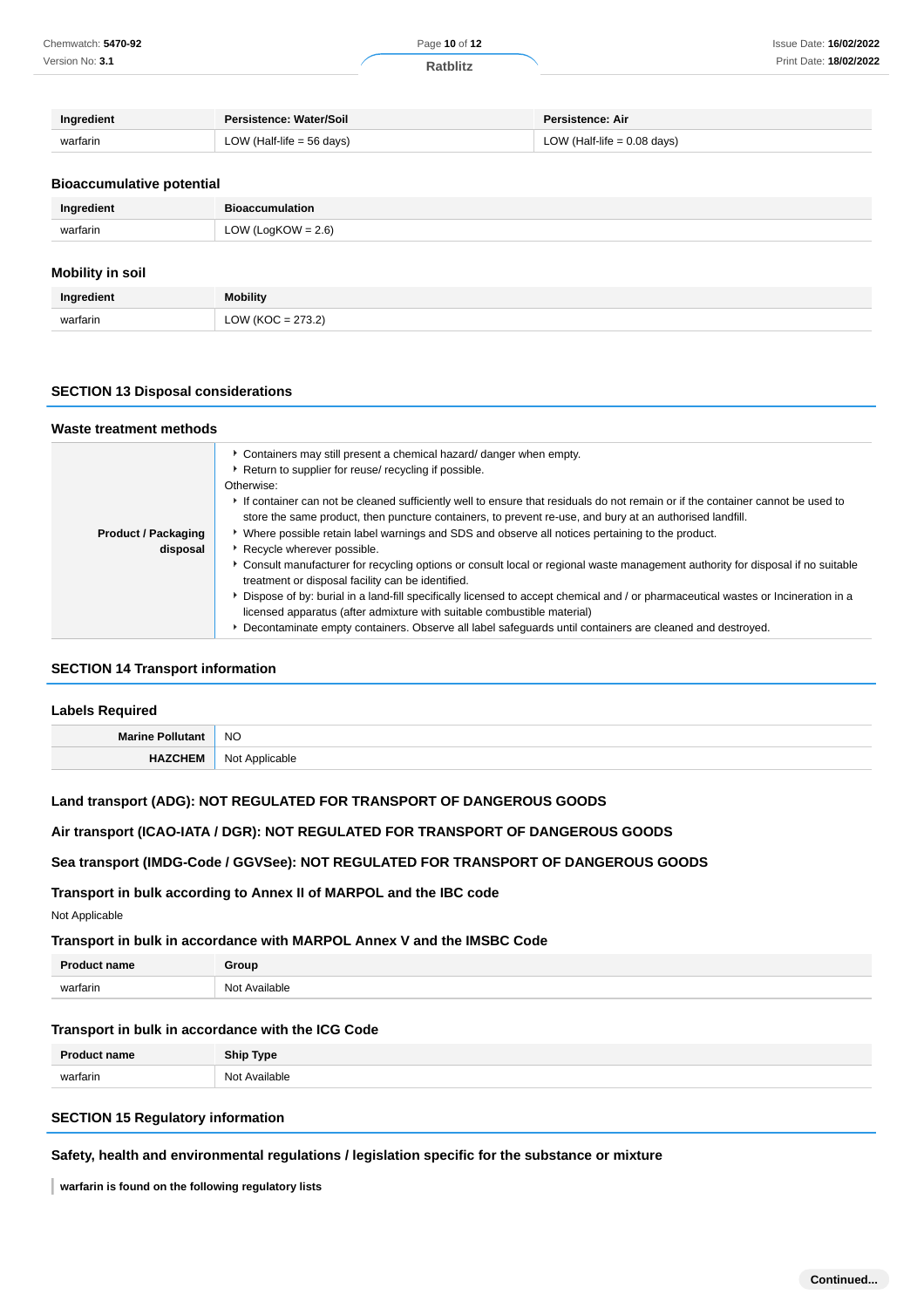| Chemwatch: 5470-92 |  |
|--------------------|--|
| Version No: 3.1    |  |

(SUSMP) - Schedule 6

Australia Standard for the Uniform Scheduling of Medicines and Poisons

Chemical Footprint Project - Chemicals of High Concern List FEI Equine Prohibited Substances List - Banned Substances

FEI Equine Prohibited Substances List (EPSL)

Australia Chemicals with non-industrial uses removed from the Australian Inventory of Chemical Substances (old Inventory)

Australia Hazardous Chemical Information System (HCIS) - Hazardous Chemicals

Australia Standard for the Uniform Scheduling of Medicines and Poisons (SUSMP) - Schedule 4

Australia Standard for the Uniform Scheduling of Medicines and Poisons (SUSMP) - Schedule 5

# **National Inventory Status**

**National Inventory Status** Australia - AIIC / Australia Australia - Allo / Australia<br>Non-Industrial Use Canada - DSL Yes Canada - NDSL No (warfarin) China - IECSC Yes Europe - EINEC / ELINCS / Yes Japan - ENCS Yes Korea - KECI Yes New Zealand - NZIoC Yes Philippines - PICCS Yes USA - TSCA Yes Taiwan - TCSI Yes Mexico - INSQ Yes Vietnam - NCI Yes Russia - FBEPH Yes **Legend:** Yes = All CAS declared ingredients are on the inventory No = One or more of the CAS listed ingredients are not on the inventory. These ingredients may be exempt or will require registration.

# **SECTION 16 Other information**

| $P_{\text{out}}$<br>)atr | $\sim$<br>$\sim$        |
|--------------------------|-------------------------|
| Ini<br>יני ה             | $\sim$<br>$\sim$ $\sim$ |

### **SDS Version Summary**

| <b>Version</b> | Date of<br>Update | <b>Sections Updated</b>                                                                                                                         |
|----------------|-------------------|-------------------------------------------------------------------------------------------------------------------------------------------------|
| 2.1            | 30/06/2021        | Acute Health (inhaled), Acute Health (skin), Acute Health (swallowed), Chronic Health, Classification,<br><b>Exposure Standard, Ingredients</b> |
| 3.1            | 16/02/2022        | Ingredients                                                                                                                                     |

### **Other information**

Classification of the preparation and its individual components has drawn on official and authoritative sources as well as independent review by the Chemwatch Classification committee using available literature references.

The SDS is a Hazard Communication tool and should be used to assist in the Risk Assessment. Many factors determine whether the reported Hazards are Risks in the workplace or other settings. Risks may be determined by reference to Exposures Scenarios. Scale of use, frequency of use and current or available engineering controls must be considered.

### **Definitions and abbreviations**

PC-TWA: Permissible Concentration-Time Weighted Average PC-STEL: Permissible Concentration-Short Term Exposure Limit IARC: International Agency for Research on Cancer ACGIH: American Conference of Governmental Industrial Hygienists STEL: Short Term Exposure Limit TEEL: Temporary Emergency Exposure Limit。